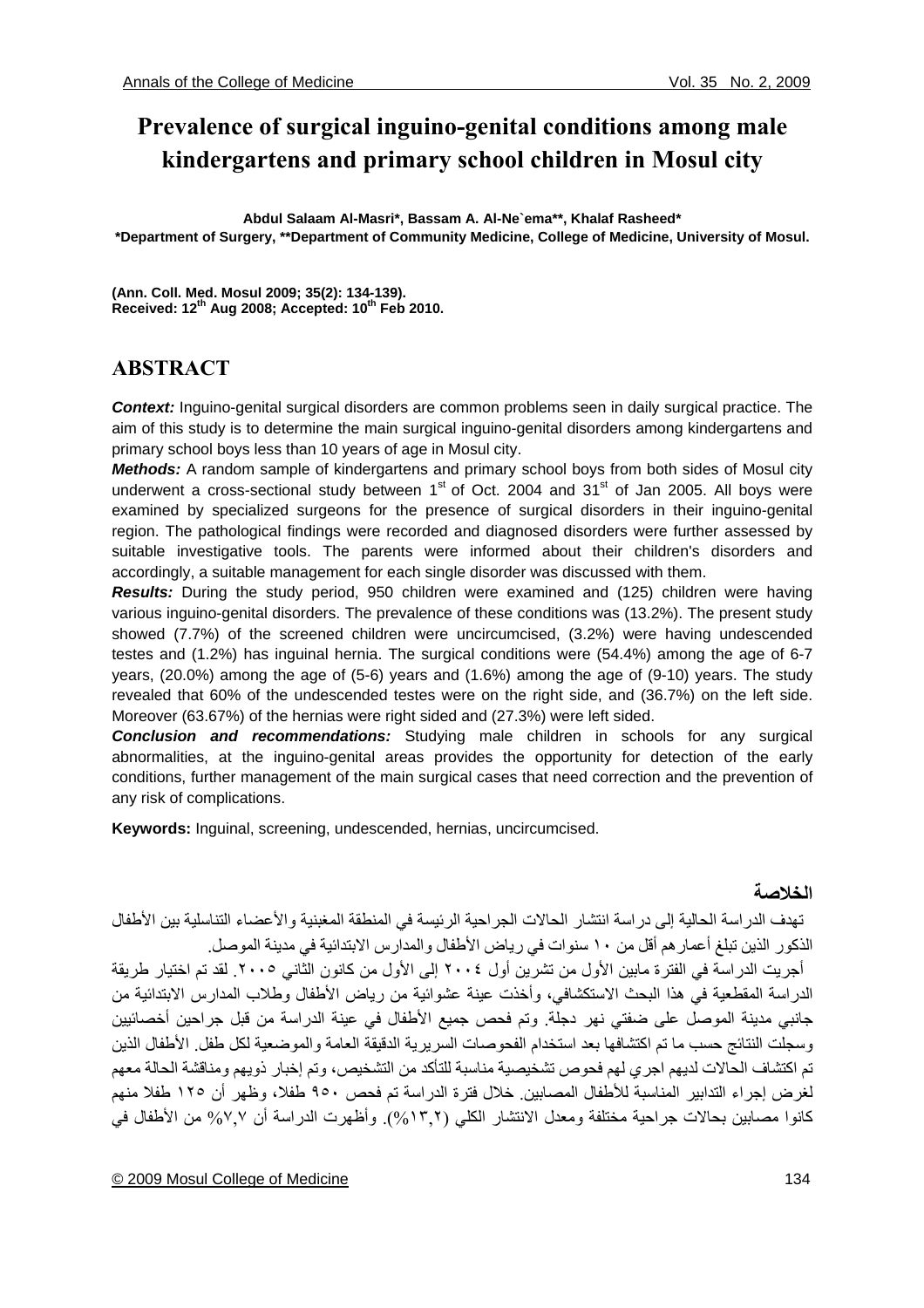عينة الدر اسة كانوا غير مختونين و ٣,٢% لديهم خصية هاجرة و ٢,١% لديهم فتق مغبني. وكانت نسب الحالات ضمن العدد الكلي للحالات الجراحية كالآتي: (0,00,٤) غير مختون، (٢٤,٠) خصية هاجرة، (٨,٨) فتق مغبني، (%٤,٨) خصية راجعة، (%٢,٤) قيلة مائية و(%١,٦) مبال تحتاني.

وظهر من الدراسة أن 526% من الحالات هي بين الأطفال ٦-٧ سنوات و ٢٠% بين من هم ٥-٦ سنوات و ١.٦% بين الأطفال ٩-١٠ سنوات. ومن نتائج الدراسة ظهر أن ٦٠% من الخصية غير النازلة كانت في الجهة اليمنى و ٣٦.٧% كانت في الجهة اليسرى. وكذلك كان ٦٣% من حالات الفتق كانت في الجهة اليمنى و ٢٧% منها كانت في الجهة اليسرى. **الاستنتاج والتوصيات:** إن فحص أطفال المدارس ورياض الأطفال يوفر فرصة لتشخيص الحالات ومن ثم الإصلاح المبكر لبعض تلك الحالات ومنع المضاعفات المحتملة ويوفر العلاج للحالات التي تحتاج تداخلا جراحيا مناسبا.

nguino-genital surgical disorders are nguino-genital surgical disorders are<br>problems commonly encountered in daily surgical practice $(1,2)$ . Examples include inguinal hernias, hydroceles, undescended testes..etc. Hernias occur in (1- 4%) of all infants; the incidence may reach (30%) in premature infants (depending on the child's gestational age at birth). One third of all children with hernias presents before six months of age, and (13.44%) of the male school children aged  $(6-12)$  years had inguinal hernias<sup>(3)</sup>. Most hernias occur in males, with a male to female ratio of (6:1). Female and premature infants of both sexes face a higher risk of incarceration than others, leading to tissue death  $(4)$ . Direct inguinal hernia and femoral hernia in children are extremely rare and represent a small percentage in most studies. About (3- 5%) of healthy, full-term babies may be born with an inguinal hernia and one third of hernias of infancy and childhood appear within the first six months of life. In just over (10%) of cases, other members of the family might have also a hernia at birth or in infancy  $(5)$ . Infants or children with inguinal hernias need to have surgery as soon as possible due to the increased risk of tissue trapping and damaging of their blood supply. In (9-20%) of affected infants, the intestinal or abdominal tissues may become trapped within the hernial sac and may lead to incarceration or obstruction as their deep inguinal ring is narrow. Most of the time these events occur before the infant is one year old.  $(3)$  Surgery is the only way of treatment and correction for inguinal hernias. Inguinal hernial repair is one of the most common abdominal hernial surgeries. (4) The percentage of circumcised male infants varies by geographic location, religious affiliation, and

© 2009 Mosul College of Medicine 135

to some extent, by socioeconomic classification. Circumcision is uncommon in Asia, South America, and Central America, South Africa and in most of Europe<sup>(6)</sup>. A hydrocele is a collection of fluid in the tunica vaginalis. The typical hydrocele observed at or shortly after birth as a unilateral or bilateral swelling of the scrotum, which may vary in size $^{(6-9)}$ .

 The incidence of undescended testes in neonates until one year of age in England and Wales is  $(0.8\%)$  <sup>(5)</sup>. Early diagnosis and management of the undescended testicles are needed to improve clinically early detection of testicular malignancy as well as correction the association of (90%) of patent processus vaginalis, (25%) of hernia and probably preservation of fertility. Operation is recommended at or below one year of age as delays in treatment will permanently affect the intra testicular tissue, lower the rate of surgical success and probably impair spermatogenesis in future <sup>(6-9)</sup>. Cryptorchidism is associated with testicular cancer. The stated risk is about (3.6- 7.4) times higher than in the general population<sup>(8,9)</sup>. It has been well documented that men with a history of undescended testicle have a higher than expected incidence of testicular germ cell cancers. While the likelihood of developing testicular cancer probably overestimated in the past, the incidence among men with an undescended testicle is approximately 1:1000 – 1: 2500 <sup>(10,11)</sup>. Although significantly higher than the risk among the general population (1:100,000), this level of risk does not warrant radical therapy, such as removal of all intra-abdominal testes (12, 13, 14).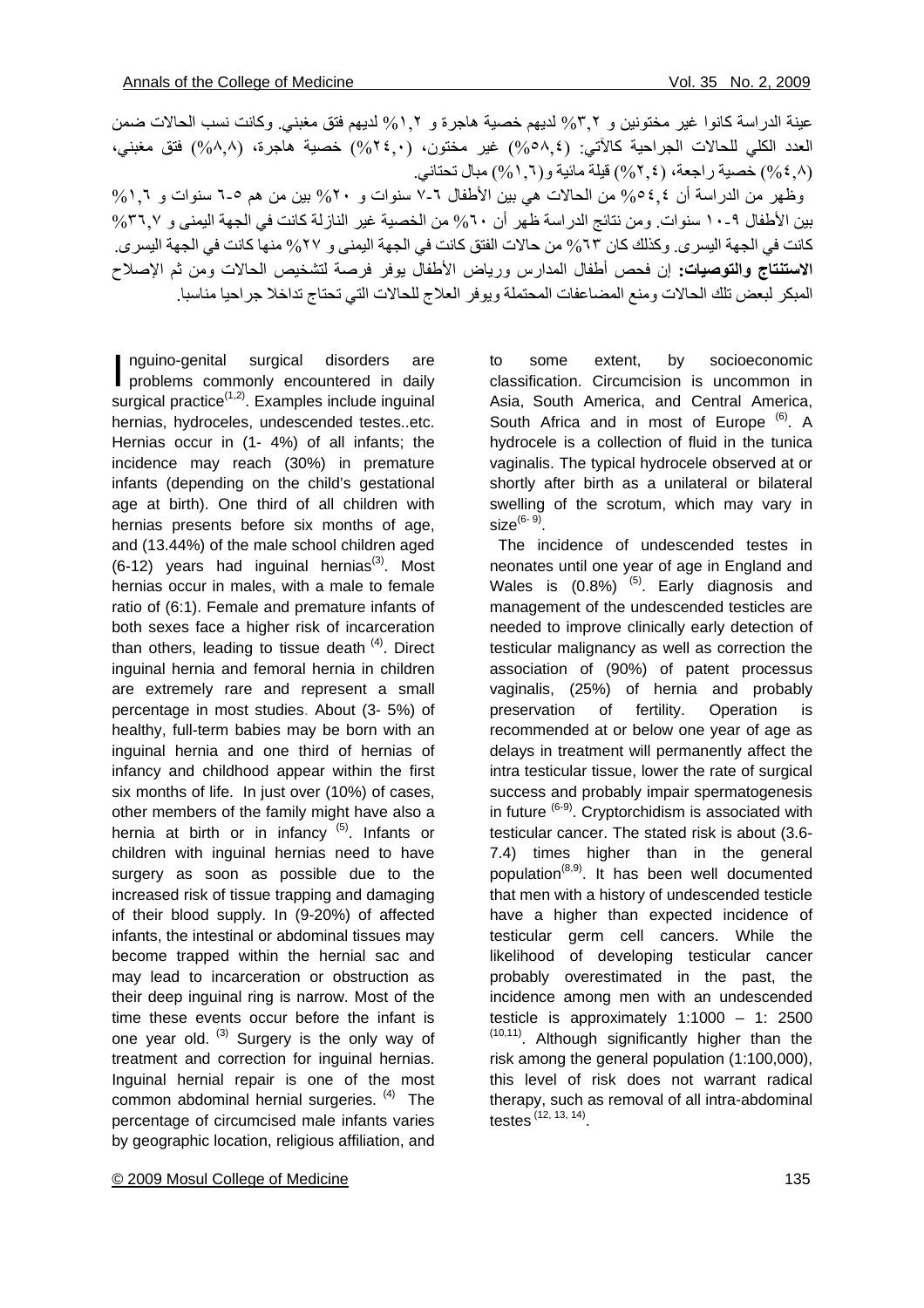Hypospadius is a congenital abnormality by which the external urinary meatus is located anywhere along the ventral aspect of the phallus with or without chordee (bowing of the phallus ventrally); its incidence is about (1: 700 newborn males)  $(1,4,10)$ . Screening of these condition especially inguinal hernias and undescended testes is needed for early management.

 The aim of the present study is to measure the prevalence of inguinal surgical conditions among male kindergarten and primary school children aged less than 10 years in Mosul city.

### **Materials and methods**

Official permission was obtained form Nineveh Directorate of Education for conducting of this study, where a list of all schools in both sides of Mosul city was provided from such directorate (n=1230 schools and kindergartens). A sample of 13 primary schools and kindergartens, which forms 1.1% of the total was chosen from the list using systematic sampling randomization. The administrations of the chosen schools were visited and the aim of the study and methods were discussed with them. The agreement of the parents for examination of their children was taken through the kindergartens and the primary school administrations. A special private, warm room was prepared for performing examination of pupils. All children of the chosen classes were assessed.

 The adopted study population includes male children of kindergartens and primary schools who were present during the study up to the age of 10 years during the period from  $1<sup>st</sup>$ October 2004 to  $31<sup>st</sup>$  January 2005. Examination was carried by specialized surgeons. The groin and genitalia were examined for any evidence of inguinal hernia, undescended testis, hydrocele and hypospadius. Those who have any inguinogenital abnormality, their disorders were recorded according to their age and site.

 The scrotal examination was performed by a bimanual technique. One hand at the anterior superior iliac spine that gently sweeps along the inguinal canal, the undescended or ectopic inguinal testicle felt to "pop" under the examiner's fingers. The ectopic testicle

immediately spring out of the scrotum when it released. The retractile testicle on the other hand (that reaches the bottom of the scrotum) will remain momentarily in the scrotum until further stimulation causes a cremasteric reflex. For the examination of hernias, the child examined in erect and supine position. Inspection of groin in standing position reveals whether the lumps extending down to the scrotum, by palpation, getting above the mass as well as transillumination are important signs to differentiate between hydrocele and inguinal hernia, cough impulse is positive in hernia.

 A thorough and precise general and local clinical examination were done for those with conditions. Furthermore, they were sent for further investigations to confirm the diagnosis made by the surgeon as ultrasonic examination. The parents were informed about the children's disorders and suitable ways for management were discussed with them.

#### **Results**

Table (1) depicts the point prevalence of surgical inguinal conditions among study sample. Out of 950 children examined 125 showed the conditions making an overall point prevalence of (13.2%). Uncircumcised children form (7.7%), those with undescended testes (3.2%), inguinal hernia (1.2%) and the rest formed a minority of (1.1%).

 Table (2) reveals the inguino-genital disorders distributed according to age, where the disorders were present in (54.4%) among the age of (6-7years), (20.0%) were at age (5- 6 years) and (1.6%) at age (9-10 years).

 It is also seen that 60.3% of uncircumcised boys, 46.6% of undescended testes and (54.5%) of inguinal hernias were at age (6-7 years). One fourth of the boys with undescended testes and one third of those with inguinal hernias were in the age of (<5 years). This table also shows that the point prevalence among the children under five years of age examined is 23.1 %, while lower figures were reported among the older age groups.

 Table (3) shows distribution of study sample according to site of the condition: right, left or bilateral; (excluding uncircumcision and hypospadius n=75).

#### © 2009 Mosul College of Medicine 136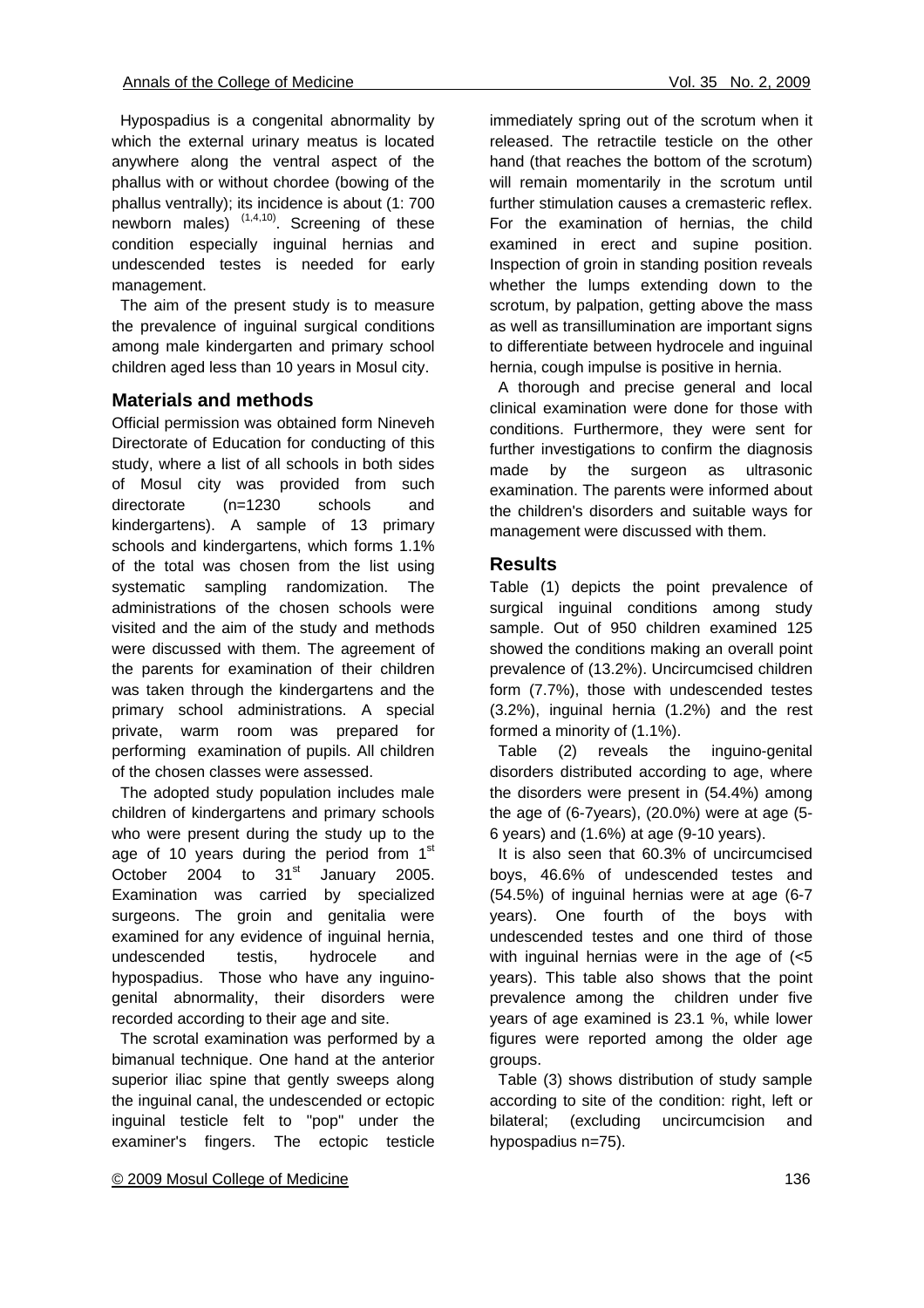It is shown that (60.0%) of the undescended testes were on the right side, and (36.7%) on the left. Moreover (63.6%) of the hernias were right sided and (27.3%) were on the left. The

table also shows that (83.3%) of the retractile testes were on the right side and (16.7%) were on left.

|  |  |  | Table (1): Point prevalence of surgical inguinal conditions among study sample (n=950). |
|--|--|--|-----------------------------------------------------------------------------------------|
|--|--|--|-----------------------------------------------------------------------------------------|

|                |                                | Point prevalence (%)                                                   |                                               |  |
|----------------|--------------------------------|------------------------------------------------------------------------|-----------------------------------------------|--|
|                | The condition                  | percentage among<br>children having<br>inguinal disorders<br>$n = 125$ | Percentage among<br>studied children<br>n=950 |  |
| 1 <sub>1</sub> | Uncircumcised<br>$n = 73$      | 58.4                                                                   | 7.7%                                          |  |
| 2.             | Undescended testes<br>$n = 30$ | 24.0                                                                   | $3.2\%$                                       |  |
| 3.             | Inguinal hernia<br>$n = 11$    | 8.8                                                                    | 1.2%                                          |  |
| 4.             | Retractile testes<br>$n=6$     | 4.8                                                                    | $0.6\%$                                       |  |
| 5.             | Hydrocele<br>$n = 3$           | 2.4                                                                    | $0.3\%$                                       |  |
| 6.             | Hypospadius<br>$n=2$           | 1.6                                                                    | 0.2%                                          |  |
|                | Total                          | 100.0                                                                  | 13.2 %                                        |  |

Table (2): Distribution of the inguino- genital disorders according to age.

| The disorder                         | Age in (years)         |                        |                        |             |            | Total      |            |  |
|--------------------------------------|------------------------|------------------------|------------------------|-------------|------------|------------|------------|--|
|                                      | $5$                    | $5-6$                  | $6 - 7$                | $7 - 8$     | $8 - 9$    | $9 - 10$   |            |  |
| 1-Uncircumcised                      | 6<br>8.2               | 15<br>20.5             | 44<br>60.3             | 5<br>6.8    | 3<br>4.1   | 0          | 73<br>58.4 |  |
| 2-Undescended testes                 | $\overline{7}$<br>23.3 | $\overline{7}$<br>23.3 | 14<br>46.6             | $\mathbf 0$ | 0          | 2<br>6.7   | 30<br>24.0 |  |
| 3-Inguinal hernia                    | 4<br>36.5              | $\mathbf 0$            | 6<br>54.5              | 1<br>9.1    | 0          | 0          | 11<br>8.8  |  |
| 4-Retractile testes                  | 0                      | 3<br>50.0              | 0                      | 2<br>33.3   | 1<br>16.7  | 0          | 6<br>4.8   |  |
| 5-Hydrocele                          | 1<br>33.3              | 0                      | $\mathfrak{p}$<br>66.6 | 0           | 0          | 0          | 3<br>2.4   |  |
| 6-Hypospadius                        | 0                      | 0                      | 2<br>100               | 0           | 0          | 0          | 2<br>1.2   |  |
| <b>Total cases</b>                   | 18<br>14.4             | 25<br>20.0             | 68<br>54.4             | 8<br>6.4    | 4<br>3.2   | 2<br>1.6   | 125<br>100 |  |
| Total examined<br>Point prevalence % | 78<br>23.1             | 195<br>12.8            | 473<br>14.4            | 64<br>12.5  | 39<br>10.3 | 101<br>2.0 | 950<br>100 |  |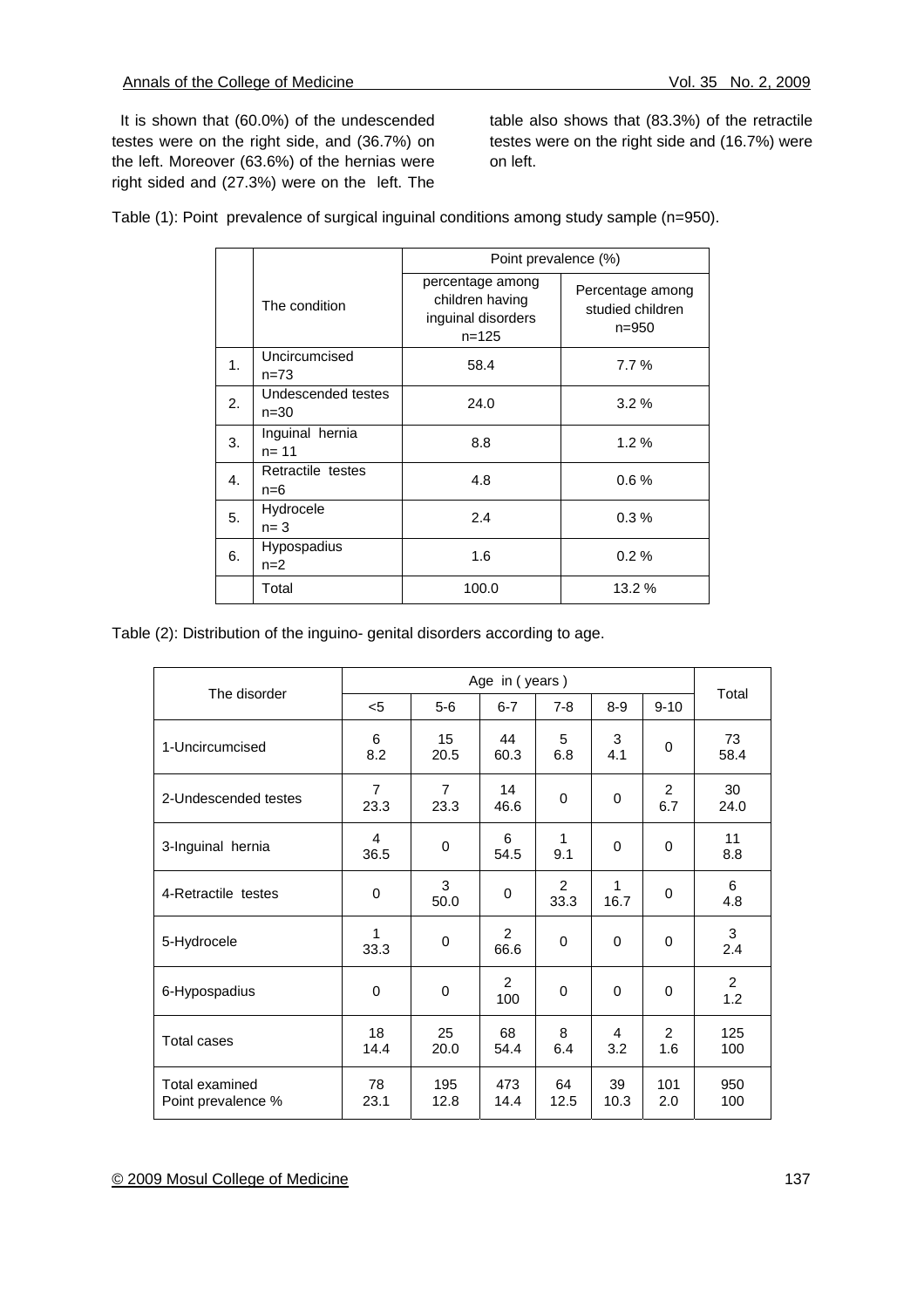|    |                    | The site |      |               |      |                  |      |       |  |
|----|--------------------|----------|------|---------------|------|------------------|------|-------|--|
|    | The disorder       | Right    |      | Left          |      | <b>Bilateral</b> |      | Total |  |
|    |                    | No.      | %    | No.           | %    | No.              | %    |       |  |
|    | Undescended testes | 18       | 60.0 | 11            | 36.7 |                  | 3.3  | 30    |  |
| 2. | Inguinal hernia    |          | 63.6 | 3             | 27.3 |                  | 9.1  | 11    |  |
| 3. | Retractile testes  | 5        | 83.3 |               | 16.7 | 0                | 0.0  | 6     |  |
| 4. | Hydrocele          | 0        | 0.0  | $\mathcal{P}$ | 66.7 |                  | 33.3 | 3     |  |
|    | Total              | 30       | 24.0 | 17            | 13.6 | 3                | 2.4  | $50*$ |  |

Table (3): Distribution of site of the inguino- genital disorders among studied sample according to site.

\* The rest of total 100% is due to non-circumcised and hypospadius.

#### **Discussion**

Examining the inguinal region is valuable in detecting common surgical inguino-genital disorders. Some of them may lead to complications if left untreated as in inguinal hernias; others may lead to psychological trauma if uncorrected as in hypospadius. Others carry the risk of malignant changes such as undescended testicle<sup>(8)</sup>. In Jordan in 2000, a study of (1748) boys, between the ages of (6-12) years, performed to investigate their genital abnormalities, it demonstrated the presence of such abnormalities in (18.31%) of examined children. Of these (235) patients had inguinal hernias, (37) undescended testes, (22) retractile testes, (13) hypospadius, eight left varicocele and four hydrocele.  $(4)$ 

 The prevalence of indirect inguinal hernia in general population of children is approximately  $(1-5%)$  (9), in the present study the discovered inguino-genital abnormality was (58.4%) of all the surgical conditions, whereas the prevalence of inguinal hernia is (1.2%) among kindergarten and primary school children less than 10 years of age. Uncircumcised children were (7.7%) of the examined children. In the present study the prevalence of undescended testes was (3.2%) and (24.0%) of total inguinogenital disorders. Two thirds of them were on the right side, this fact was also seen in other similar studies. (11-13)

 The trend to perform orchidopexy at younger ages may reduce the risks associated with undescended testes as torsion or trauma. Such operation will make the testis easily accessible for early detection of any malignant degeneration later on, and it may help the chance of being fertile.  $(14, 16)$ .

Bartone & Schmidt (1985) study revealed half of undescended testes were between 6-7 years of age  $(17)$ . Even when bilateral undescended testes are treated early the patient generally has a poor chance of being fertile <sup>(18)</sup>. Operation for undescended testes is not recommended beyond one year of age due to the irreversible changes within the testicular tissues and probably impair spermatogenesis later on (18).

 Retractile testes are not considered a pathological condition and it was found to be 0.6% in the present study. The retractile testicle is the most important differential diagnosis of undescended testes to distinguish on physical examination as far as no hormone or surgical therapy is required <sup>(17)</sup>. In the present study, hydrocele was seen in 0.3% of children and mainly at age less than 5 year and between the ages of 6-7years, left side is more than right. In a study done by Skoog SJ, Conlin MJ., they found that the incidence of isolated hydrocele in children older than one year of age is probably less than  $1\%$   $(2)$ . The present study concludes that there is no obvious variation among the study sample, in comparison with other studies and the scientific facts in the text, relation to the prevalence, site, age and types of the surgical abnormalities in the inguino- genital areas. Nevertheless, the implementations of further cross sectional studies among the school children are important. In order to promote the school health education more efforts and programs should be directed to conduct early